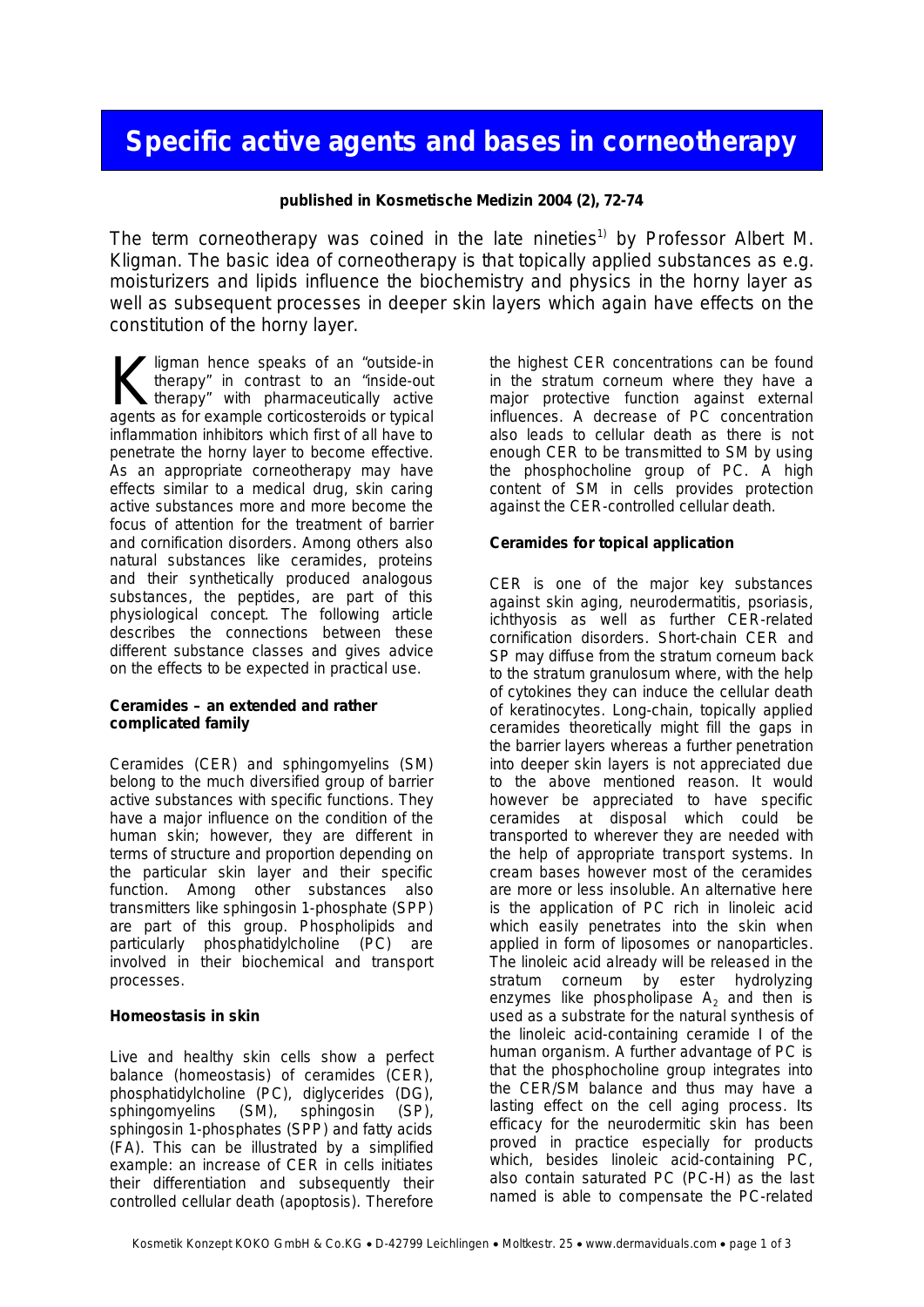fluidization of the barrier layers. Thus PC is an indirect key factor for influencing the CER balance. For some time now, appropriate products in form of liposomes, nanoparticles and derma membrane structure (PC-Hcontaining base creams)<sup>2)</sup> have gained acceptance in the field of dermatological cosmetics.

# **Ceramide I**

Ceramide I (about 8% of all ceramides) reduces roughness and brittleness of skin. A diet without essential fatty acids, among others also linoleic acid, causes a ceramide I deficiency with the result that instead of linoleic acid the natural oleic acid of the body will be integrated into ceramide  $I<sup>3</sup>$  which consequently leads to major barrier disorders. For therapeutic purposes topically applied linoleic acid is easier available than orally supplied one as the liver primarily transforms the last named into polyunsaturated fatty acids like arachidonic acid and its metabolites. Low ceramide I contents in the skin correlate with an increased susceptibility for neurodermitic conditions. Ceramide I hence is an important protective factor for the skin.

### **Topically applied amides**

On the skin surface, topically applied ceramides like ceramide III for instance which is easily available in yeast, have excellent skin caring effects, although these may rather be attributed to their specific chemical structure than to their natural function. As the name already indicates, cer*amides* contain an *amide* group (-CO-NH-). Amides show the specific feature of building up hydrogen bonds to similar or also different amides. These hydrogen bonds cause the molecules to adhere to each other. By definition, these adhesive properties are also effective on protein surfaces like the keratin of the horny layer whose amino acid components are likewise linked by amide groups. Depending on the composition ceramides and amides generally may cause a noticeable firming and smoothing of the skin and in cases where saccharide-containing hyaluronic acid is involved this may also lead to increased retaining of water without the rather unpleasant filming on the skin surface. The protein-related and synthetically produced peptides as well as their fatty acid condensates also belong to the group of amides, like e.g. palmitoylpentapeptide [containing amino acids in the following order (palmitoyl), lysine, thyreonine

(2x), lysine, serine] or acetyl hexapeptide [containing amino acids in the following order: (acetyl) glutamic acid (2x), methionine, glutamine, arginine (2x)]; all of them represent a further development of the protein hydrolysate condensates which have already been known for some time. Topically applied collagen has similar effects due to its protein structure but is less frequently used due to the complex BSE problem and the discussion of animal raw materials. Peptide condensates are applied in relatively high doses of up to 5 percent of solids; however, whether additional effects which were measured in vitro are of any practical importance still has to be clarified. The structure of single fatty acid monoethanolamides resembles the ceramides, as for example the palmitic acid monoethanolamide (INCI: Palmitamide MEA) and the stearic acid monoethanolamide (INCI: stearamide MEA). These substances which are also called skin protective substances $4$ ) may have anti-inflammatory and antipruritic effects just like urea and allantoin (amides with very low relative molecular weight). Palmitamide MEA as the metabolite of N-palmitoyl kephaline (N-Palmitoyl-phosphatidylethanolamin), which belongs to the phospholipids, is a natural component of the epidermis.

# **Natural regeneration**

As already known, in the healthy horny layer the barrier lipids CER, cholesterol and FS show a molecular ratio of 1:1:1. Any changes in the molecular proportion lead to barrier disorders and pathological conditions which is a clue that there is a layered structure of special geometrical conditions which is stabilized by molecular forces like e.g. hydrogen bonds. Any artificially caused barrier disorders (stripping) results in a relatively fast regeneration of the barrier lipids – which can be recognized by the fast decrease of the initially augmented transepidermal water loss (TEWL).

# **Topical substances free of emulsifiers**

If corneotherapeutic active substances are used in cosmetics or dermatics the application of emulsifiers is out of question as it may cause disorders within the barrier layers. Furthermore, if the penetration or permeation of product components into the stratum granulosum and even deeper skin layers is part of the therapeutic strategy also preservatives listed in the appendix of the German Cosmetic Decree (KVO) as well as